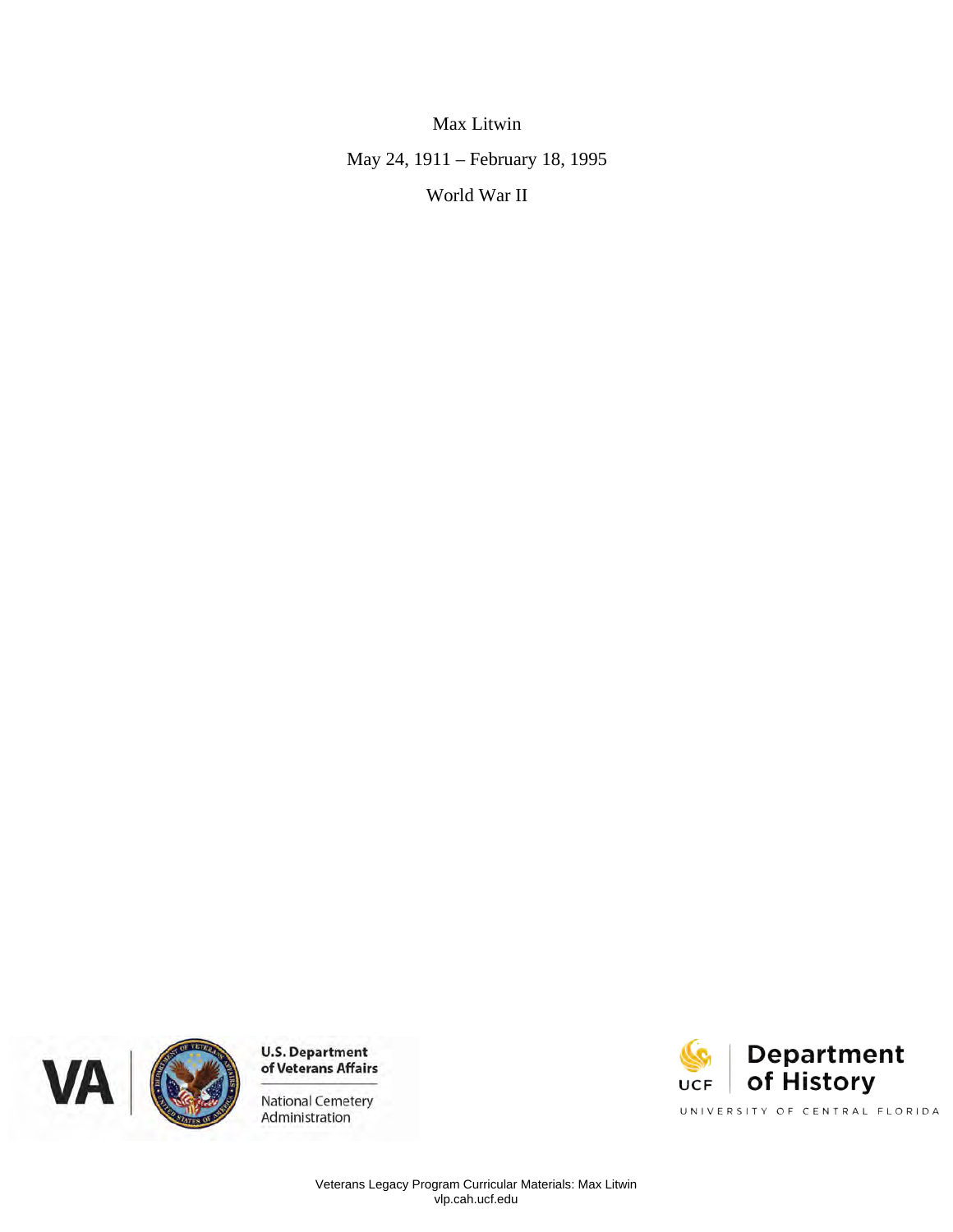### Max Litwin (May 24, 1911–February 18, 1995)

#### By Sarah Schneider

# **Early Life: Family and Immigration to Providence, Rhode Island**

 née Mlawski. 1 Joseph Litwin immigrated to the US in 1914, most likely to establish himself in the US and earn enough money to bring over the rest of his family. In 1921, Litwin, his mother, and Litwin's siblings - an older sister, Sarah, and two younger sisters, Matilda and Helen - joined their father in the United States.<sup>2</sup> After the family settled in the US, Litwin's brothers Paul and Max Litwin was born on May 24, 1911 in Poland to Joseph Litwin and Fannie Litwin, Alfred were born.<sup>3</sup> By 1930, the family of eight was living in Providence, Rhode Island where Joseph Litwin worked as a salesman at a furniture store, as is seen here on the 1930 US Census. 4

 A Jewish family, the Litwins were part of a wave of Eastern European Jewish immigrants who settled in Providence, Rhode Island in the late 1800s and early 1900s, when there was a "250 percent" surge in the state's population due to industrialization and the surge of manufacturing jobs. Much of this economic activity centered in Providence, which attracted Jewish and Italian immigrants in particular. By 1915, about two-thirds of Providence residents were immigrants or first-generation Americans. That same year, there were over 8,000 Eastern European Jews in the city. 5

Fannie Litwin to take care of the family.<sup>7</sup> In 1940, four of Litwin's siblings still lived at home, In the 1930s, Litwin lived and worked as an insurance agent and salesman in Providence.<sup>6</sup> Litwin's father died in 1939, as is noted here in a 1941 City Directory, leaving while Sarah worked as a secretary and Matilda worked as a social worker in order to contribute to the family income.<sup>8</sup> In 1940, Litwin married Edith Fine; the couple lived with Litwin's fatherin-law in Providence. 9 That year, Litwin worked as a salesman for a retail roofing company and his wife worked as a stenographer.<sup>10</sup>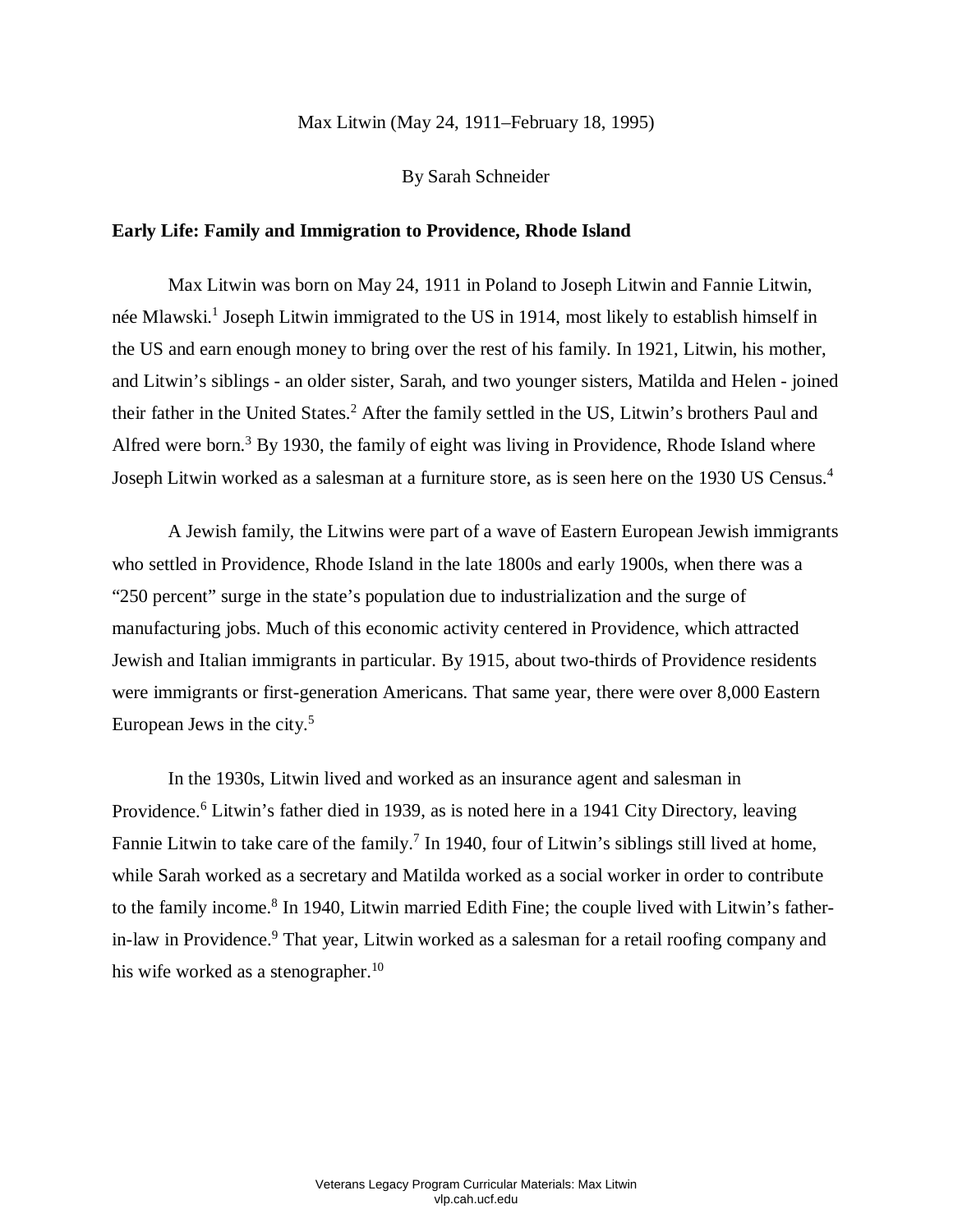# **Service in the US Army during World War II**

military a few months later on August 17, 1943 at the age of thirty-two.<sup>12</sup> Jewish men such as Max and Alfred Litwin comprised about eight percent of those serving in the US military during 340,000 Jewish women served as nurses or in other roles in the US military during the war.<sup>14</sup> Despite the discrimination and anti-Semitism that many Jews faced in the military, "military service had empowered Jews as Americans and as Jews" and many American Jewish soldiers On May 18, 1943, Litwin's brother Alfred enlisted in the US Army.<sup>11</sup> Litwin entered the World War II, "about twice their proportion to the population as a whole."<sup>13</sup>Additionally, about were optimistic that the US would strive towards its purported values of democracy and equality.15 Before Litwin's service ended on September 14, 1944, he rose to the rank of Private First Class in the US Army.<sup>16</sup>

### **Post-Service Life and Work in Miami, Florida**

Litwin may have worked in Miami, Florida soon after his military service.<sup>17</sup> In the post-Litwin may have been part of this movement of Jews to the sunbelt.<sup>18</sup> From February to April of Roberts Tailors."<sup>19</sup> The postings in the newspaper originally listed Litwin as being in business with Morris Enzer, but by April, Litwin is listed as the sole owner.<sup>20</sup> There was a Hotel Roberts nearby.<sup>21</sup> There is not enough information to know for sure that this is the same Max Litwin, but it is likely that he ran the business. war period, Miami was one of the "fastest-growing Jewish communities" in the country, and 1945 a Max Litwin posted in the *Jewish Floridian* newspaper about a business called "Hotel in Miami, so the business probably provided tailoring services in the hotel or at a location

Litwin ultimately lived on Bay Harbor Island in Florida's Miami-Dade County.<sup>22</sup> At least three other Litwin siblings, Matilda, Sarah, and Alfred Litwin, also moved to South Florida.<sup>23</sup> Sarah and Matilda Litwin moved to Florida in the 1970s and were actively involved in the Jewish communities of Rhode Island and Florida throughout their lives.<sup>24</sup> Litwin may have had a of eighty-three on February 18, 1995 in Florida. 25 A memorial marker at Florida National Cemetery in Bushnell, Florida pays tribute to his life and service.<sup>26</sup> similarly strong connection to his Jewish identity and the Jewish community. He died at the age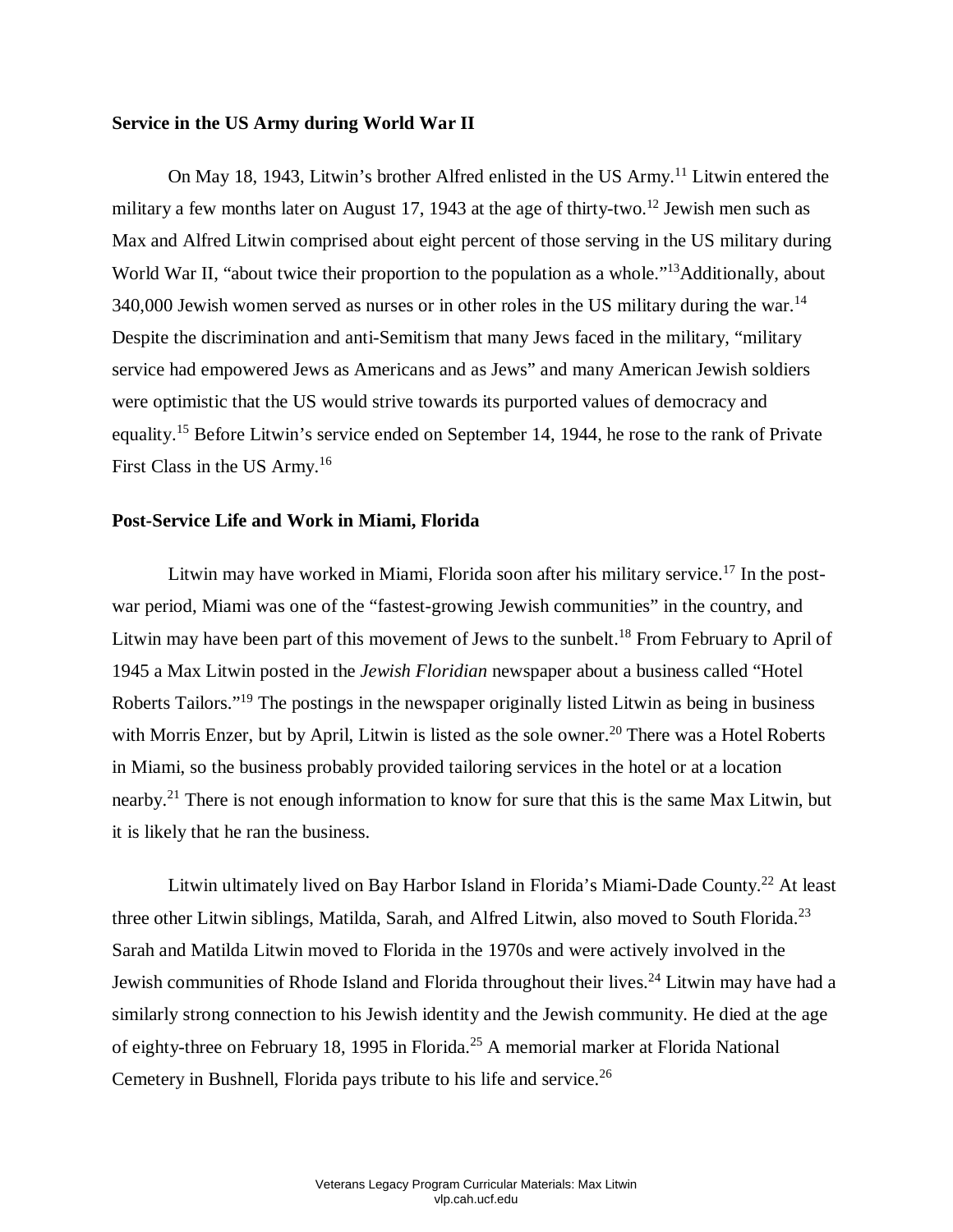# **Endnotes**

1 "U.S. Veterans Gravesites, ca. 1775-2006," database, *Ancestry.com*, https://www.ancestry.com (accessed June 12, 2017), entry for Max Litwin, Florida National Cemetery.; "1930 United States Federal Census," database, Ancestry.com, https://www.ancestry.com (accessed June 12, 2017), entry for Max Litwin, Providence, Providence, RI.; "Matilda R. Litwin," The Providence Journal, November 11, 1989, page A-09, NewsBank.

2 "1930 United States Federal Census," database, *Ancestry.com*, https://www.ancestry.com (accessed June 12, 2017), entry for Max Litwin, Providence, Providence, RI.

 Ward 2. Note: The 1925 Rhode Island State Census lists the youngest brother as "Abraham," but 3 Ibid., "Rhode Island, State Censuses, 1865-1935," database, *Ancestry.com*, https://www.ancestry.com (accessed July 18, 2017), entry for Max Letwin sic, Providence, RI, it appears to be referring to Alfred Litwin.

4 "1930 United States Federal Census," database, *Ancestry.com*, https://www.ancestry.com (accessed June 12, 2017), entry for Max Litwin, Providence, Providence, RI.

5 Ibid., 9-11, 16.

6 "Rhode Island, State Censuses, 1865-1935," database, *Ancestry.com*, https://www.ancestry.com (accessed June 12, 2017), entry for Max Litwin, Providence, RI, 1935.; "U.S. City Directories, 1822-1995," database, *Ancestry.com*, https://www.ancestry.com (accessed July 19, 2017), entry for Max Litwin, Providence, RI, 1937.

7 "U.S. City Directories, 1822-1995," database, *Ancestry.com*, https://www.ancestry.com (accessed July 19, 2017), entry for Edith Litwin, Providence, RI, 1941.; "Rhode Island Deaths and Burials, 1802-1950," database, *FamilySearch.org*, https://familysearch.org (accessed July 17, 2017), entry for Joseph Litivin sic.

 (accessed July 17, 2017), entry for Fannie Litwin, Ward 3, Providence, RI. 8 "United States Census, 1940," database, *FamilySearch.org*, https://www.familysearch.org

9 "1940 United States Federal Census," database, *Ancestry.com*, https://www.ancestry.com (accessed June 12, 2017), entry for Max Litwin, Providence, RI.

10 Ibid.

 *FamilySearch.org*, https://familysearch.org (accessed July 17, 2017), entry for Alfred I. Litwin, 11 "United States World War II Army Enlistment Records, 1938-1946," database, Providence, RI.

12 "U.S. Veterans Gravesites, ca. 1775-2006," database, *Ancestry.com*, https://www.ancestry.com (accessed June 12, 2017), entry for Max Litwin, Florida National Cemetery.

13 Hasia R. Diner, *The Jews of the United States, 1654 to 2000* (Berkeley, CA: University of California Press, 2004), 221.

14 Ibid.

15 Deborah Dash Moore, *GI Jews: How World War II Changed a Generation* (Cambridge, MA: The Belknap Press of Harvard University Press, 2004), 259.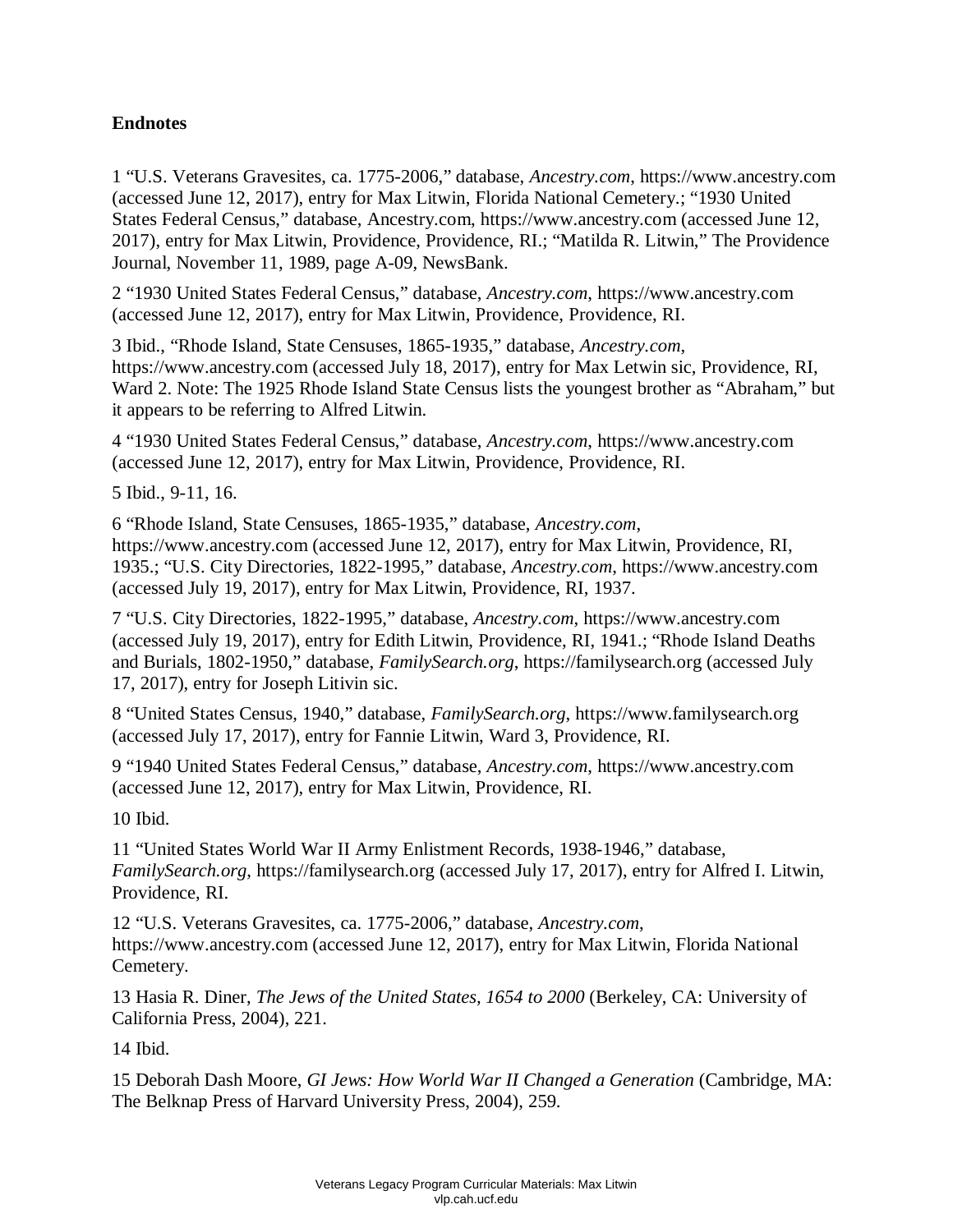16 "U.S. Veterans Gravesites, ca. 1775-2006," database, *Ancestry.com*,

https://www.ancestry.com (accessed June 12, 2017), entry for Max Litwin, Florida National Cemetery.; "U.S., Department of Veterans Affairs BIRLS Death File, 1850-2010," database, *Ancestry.com*, https://www.ancestry.com (accessed June 12, 2017), entry for Max Litwin.

17 "Legal Notices," *The Jewish Floridian*, February 16, 1945, page 5, University of Florida Digital Collections, http://ufdc.ufl.edu/AA00010090/00889/6x?search=max+litwin.

18 Edward S. Shapiro, *A Time for Healing: American Jewry Since World War II* (Baltimore, MD: Johns Hopkins University Press, 1992), 134.

19 "Legal Notices," *The Jewish Floridian*, February 16, 1945, page 5, http://ufdc.ufl.edu/AA00010090/00889/6x?search=max+litwin.; "Legal Notices," *The Jewish Floridian*, March 2, 1945, page 6, University of Florida Digital Collections, http://ufdc.ufl.edu/AA00010090/00891/6x?search=litwin.; "Legal Notices," *The Jewish Floridian*, April 20, 1945, page 6, University of Florida Digital Collections, http://ufdc.ufl.edu/AA00010090/00898/6x?search=litwin.

20 Ibid.

21 W.A. Fishbaugh, *Hotel Roberts on West Flagler Street - Miami, Florida*, 1921, Photograph, State Archives of Florida, Florida Memory, https://www.floridamemory.com/items/show/40352 (accessed July 18, 2017).

22 "Local…Litwin, Max," *The Miami Herald*, February 22, 1995, page 4b, NewsBank.

23 "Matilda R. Litwin," *The Providence Journal*, November 11, 1989, page A-09, NewsBank.; "Sarah Litwin," *The Providence Journal*, May 11, 1990, page C-02, NewsBank.; "Area Deaths…Litwin, Alfred I.," *The Palm Beach Post*, April 13, 2006, page 9B, NewsBank.

24 "Matilda R. Litwin," *The Providence Journal*, November 11, 1989, page A-09, NewsBank.; "Sarah Litwin," *The Providence Journal*, May 11, 1990, page C-02, NewsBank.

25 "Local…Litwin, Max," *The Miami Herald*, February 22, 1995, page 4b, NewsBank.; "U.S., Social Security Death Index, 1935-2014," database, *Ancestry.com*, https://www.ancestry.com (accessed June 12, 2017), entry for Max Litwin, Miami, 33154, Miami-Dade, FL.

26 "U.S., Find A Grave Index, 1600s-Current," database, *Ancestry.com*, https://www.ancestry.com (accessed June 12, 2017), entry for Max Litwin, Bushnell, Sumter County, FL.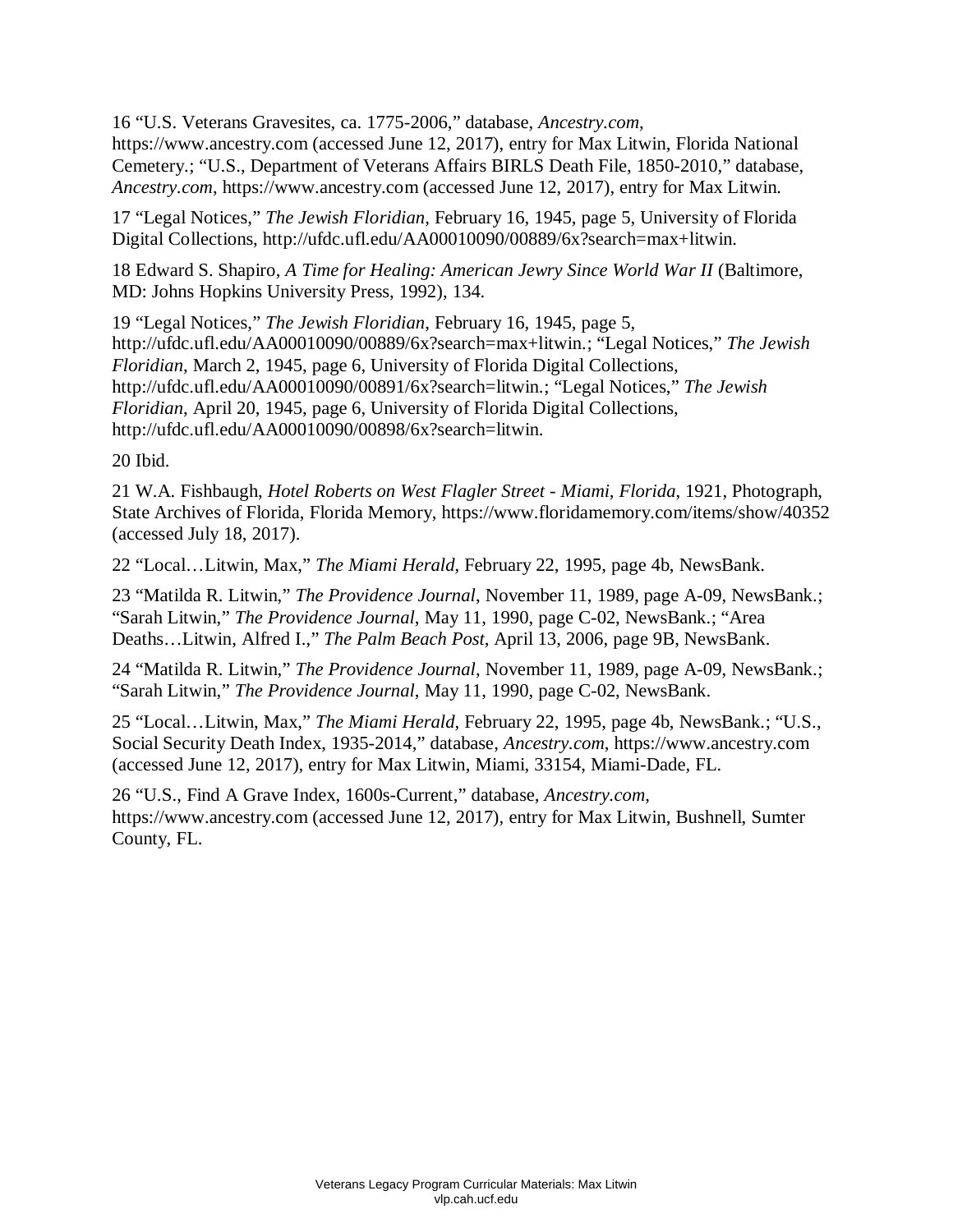| County Proridence<br>Town or City of                                                               |                                                                                                                |                 | RHODE ISLAND STATE CENSUS-1925<br>Grandesse Ward 2 V.D. En Date of Enumeration april 15                                                                                                                                                                |                                                                                   |                                                                                      | $-200$                                                   | Page <sub>2</sub><br>ED.192 |                          | County Tredence                                                    |                                                                                                                  |                  | <b>RHODE ISLAND STATE CENSUS-1925</b><br>Town or City of Curriculum Ward 2 V.D. 1 Date of Enumeration Opil 15                                                                                                                                       |                                                                               |                                                                         | Page 3<br>750/92                           |  |
|----------------------------------------------------------------------------------------------------|----------------------------------------------------------------------------------------------------------------|-----------------|--------------------------------------------------------------------------------------------------------------------------------------------------------------------------------------------------------------------------------------------------------|-----------------------------------------------------------------------------------|--------------------------------------------------------------------------------------|----------------------------------------------------------|-----------------------------|--------------------------|--------------------------------------------------------------------|------------------------------------------------------------------------------------------------------------------|------------------|-----------------------------------------------------------------------------------------------------------------------------------------------------------------------------------------------------------------------------------------------------|-------------------------------------------------------------------------------|-------------------------------------------------------------------------|--------------------------------------------|--|
| PLACE OF ABODE                                                                                     |                                                                                                                | <b>NAME</b>     | Personal<br><b>Description</b>                                                                                                                                                                                                                         | <b>NATIVITY</b>                                                                   |                                                                                      |                                                          |                             | PLACE OF ABODE           |                                                                    | <b>NAME</b>                                                                                                      | <b>RELATION.</b> | Personal<br><b>Description</b>                                                                                                                                                                                                                      | <b>NATIVITY</b>                                                               |                                                                         |                                            |  |
| House<br>hum-<br>ber<br>(See<br>instruc-<br>tions.)<br>rent, avenu<br>road, etc.<br>$\overline{2}$ | Num-<br>ber of Num-<br>dwell- ber of<br>ing<br>ing family<br>of vis-<br>drivis-<br>tation<br>tation<br>$3 + 4$ |                 | of each person whose place of abode on<br>April 15, 1925, was in this family.<br>Enter aurname first, then the given name and<br>middle initial, if any.<br>Include every person living on April 15, 1925.<br>Omit children born since April 15, 1925. | <b>Country of</b><br>Relationship of this<br>person to the head<br>of the family. | tage.<br>H.<br>Color or r<br>Age at 1                                                | Place of birth.<br>$\mathcal{C}^{\text{in}}_{\text{in}}$ | E                           |                          | House<br>num-<br>ber<br>(See<br>instructions.)<br>i<br>St<br>root, | Num-<br>ber of Num-<br>dwell- ber of<br>ing family<br>house in<br>order of vis-<br>of vis-<br>itation<br>1121314 |                  | each person whose place of abode on<br>April 15, 1925, was in this family.<br>Enter surname first, then the given name and<br>middle initial, if any,<br>Include every person (Iving on April 15, 1925.<br>Omit children born since April 15, 1925. | dinest size in<br>elationship of this<br>person to the head<br>of the family. | race.<br>Age at last<br>$\mathbf{r}$<br>Color<br>$7$ $R$ $9$            | lape of birth.                             |  |
| $26_{2}$<br>26                                                                                     | 46<br>$\boldsymbol{\pi}$                                                                                       | morin<br>Ostrou | fane<br>natha                                                                                                                                                                                                                                          | Daughter<br>Wife                                                                  | $-7.2$<br>$\iota$<br>53<br> u <br>r2                                                 |                                                          | Ø                           |                          | 342                                                                |                                                                                                                  | 1/6              | mack<br>Esther<br>anna<br>Frank                                                                                                                                                                                                                     | wife<br>Dar                                                                   | 38<br>$\omega$<br>$\mu$<br>$\mathcal{H}$<br>$\omega$<br>$\prime$ $\sim$ | Russia<br>York<br>$\overline{D}$<br>Se Les |  |
|                                                                                                    |                                                                                                                | Ban             | Char<br>mes<br>abin                                                                                                                                                                                                                                    | Ж<br>Son.                                                                         | $\overline{L}$<br>Dм<br>$ \omega $<br>رما ا                                          | N.<br>R.                                                 |                             |                          |                                                                    |                                                                                                                  | , n              | Sain<br>minnie<br>D<br>max                                                                                                                                                                                                                          | <i><u>Aug.</u></i><br>$H_1$<br>$\beta$ al<br>$l_{\alpha}$                     | $\omega$<br>13<br>$\overline{h}$<br>$\omega$<br>$m(\omega)$<br>74       | Ila<br>Phode                               |  |
|                                                                                                    | $\circ$                                                                                                        | Goldent         | <b>Gent</b><br>nacha<br>Beach                                                                                                                                                                                                                          | Jaunt.<br>$\omega$                                                                | ≭<br>$\omega$<br>lж<br>to<br>$F _{L}$<br>$\sqrt{3}$                                  |                                                          |                             |                          |                                                                    |                                                                                                                  |                  | luis<br>Belgie<br>$\mathcal{L}$ .                                                                                                                                                                                                                   | lui<br>Daughte                                                                | k.<br>31<br>$\ln$<br>$\mathcal O$                                       | dec                                        |  |
| $28.5$ $5$                                                                                         | $\overline{a}$                                                                                                 |                 | mark<br>$192 -$<br>Phoefe                                                                                                                                                                                                                              | Hea                                                                               | 29<br>w<br>$\overline{10}$<br>$\omega$<br>72.                                        | Rh.<br>Russ                                              |                             | 10<br>11<br>12           |                                                                    | 36818                                                                                                            |                  | Million Rosetta<br>ervin<br>$I_{\mu\mu}$                                                                                                                                                                                                            | Lea<br>Jain                                                                   | $\sqrt{q}$<br>$\omega$<br>$\omega$<br>les                               |                                            |  |
|                                                                                                    |                                                                                                                |                 | $\boldsymbol{z}$                                                                                                                                                                                                                                       | Aaught.<br>Jaughter                                                               | $ \omega $<br>$\omega$<br>$\mathcal{I}$ lv.<br>$\overline{1}$                        | Rhody tela<br>$m_{c}$ .                                  | 13                          | 13<br>14<br>15           | 38                                                                 |                                                                                                                  | 19               | Eranklin<br>Berson<br>minnie                                                                                                                                                                                                                        | fon.<br>$\omega$                                                              | $\iota$<br>mle<br>to 32                                                 | Russia<br>íD,                              |  |
|                                                                                                    |                                                                                                                |                 | leanor                                                                                                                                                                                                                                                 | $A_{\mathcal{H}}$<br>on                                                           | $\iota$ .<br>13<br>$\omega$<br>$\overline{10}$<br>$n \omega $<br>$\boldsymbol{\rho}$ | maine<br>maine<br>Rhode Isla                             | v٢<br>$\boldsymbol{\kappa}$ | 16<br>17<br>18           |                                                                    |                                                                                                                  |                  | أمنعه<br>arol                                                                                                                                                                                                                                       |                                                                               | nW<br>$\omega$<br>32                                                    | Ñ<br>ode fel<br>Rhode<br>@hodo Joe         |  |
|                                                                                                    |                                                                                                                |                 | Philip                                                                                                                                                                                                                                                 | wil.<br>40h                                                                       | $\omega$<br>m<br>$\omega$<br>34<br>20                                                | Rhode & O.<br>$\mathcal{D}_1$<br>$\n  Q$                 | 19<br>26<br>$\mathfrak{A}$  | $\mathbf{1}$<br>20<br>21 |                                                                    |                                                                                                                  | $2\ell$          | Heiner<br>amuel<br>anno<br>Dorochy<br>nataa                                                                                                                                                                                                         | $\omega$<br>Aa                                                                | $\omega$<br>ω.<br>32<br>$\prime$                                        | Russia                                     |  |
| 30                                                                                                 |                                                                                                                | Bloom           | $\mathbf{A}$<br>w: o.<br>max                                                                                                                                                                                                                           | Son<br>$\mathcal{L}$ on                                                           | mw<br>35<br>$m/\omega$<br>$\mathsf{r}_q$                                             | hode<br>Jelen<br>M<br>œ.                                 | 22<br>Q3<br>5               | 22<br>23<br>24           | H2                                                                 | 9                                                                                                                | $\bullet$        | lli<br>esoldia<br>Lea                                                                                                                                                                                                                               | Ho<br>with<br>Dakeghter                                                       | mu<br>$\frac{3}{4}$<br>3/<br>a                                          | Rus                                        |  |
|                                                                                                    |                                                                                                                | ton             | 0.0.5<br>$\Delta$ abricl<br>Rosse                                                                                                                                                                                                                      | $\omega_{ik}$<br>$u$ $u$                                                          | Wь<br>$m\omega$                                                                      |                                                          | かい                          | 25<br>26<br>27<br>28     |                                                                    | 4410                                                                                                             | 92               | Tobian<br>ta<br>nario                                                                                                                                                                                                                               | Lu<br>Iac                                                                     | $\omega$<br><b>Ves</b><br>$\sqrt{\rho}$                                 | മ<br>$\mathcal{R}$ .                       |  |
| 34<br>$\mathbf{7}$                                                                                 |                                                                                                                | Feinheig        | stti's<br>Samuel                                                                                                                                                                                                                                       |                                                                                   | $\omega$                                                                             |                                                          | sl                          | 29<br>30<br>31           |                                                                    |                                                                                                                  | 23               | u.<br>Acture                                                                                                                                                                                                                                        | 0a<br>Ra.                                                                     | 37<br>$\omega$                                                          |                                            |  |
|                                                                                                    |                                                                                                                |                 |                                                                                                                                                                                                                                                        |                                                                                   | le.<br>30                                                                            |                                                          | Ø                           | 32<br>33                 |                                                                    |                                                                                                                  |                  | $\overline{a}$                                                                                                                                                                                                                                      | $\nu \cdot \rho$<br>Adly                                                      | $\overline{\mathcal{L}}$<br>le                                          | P,                                         |  |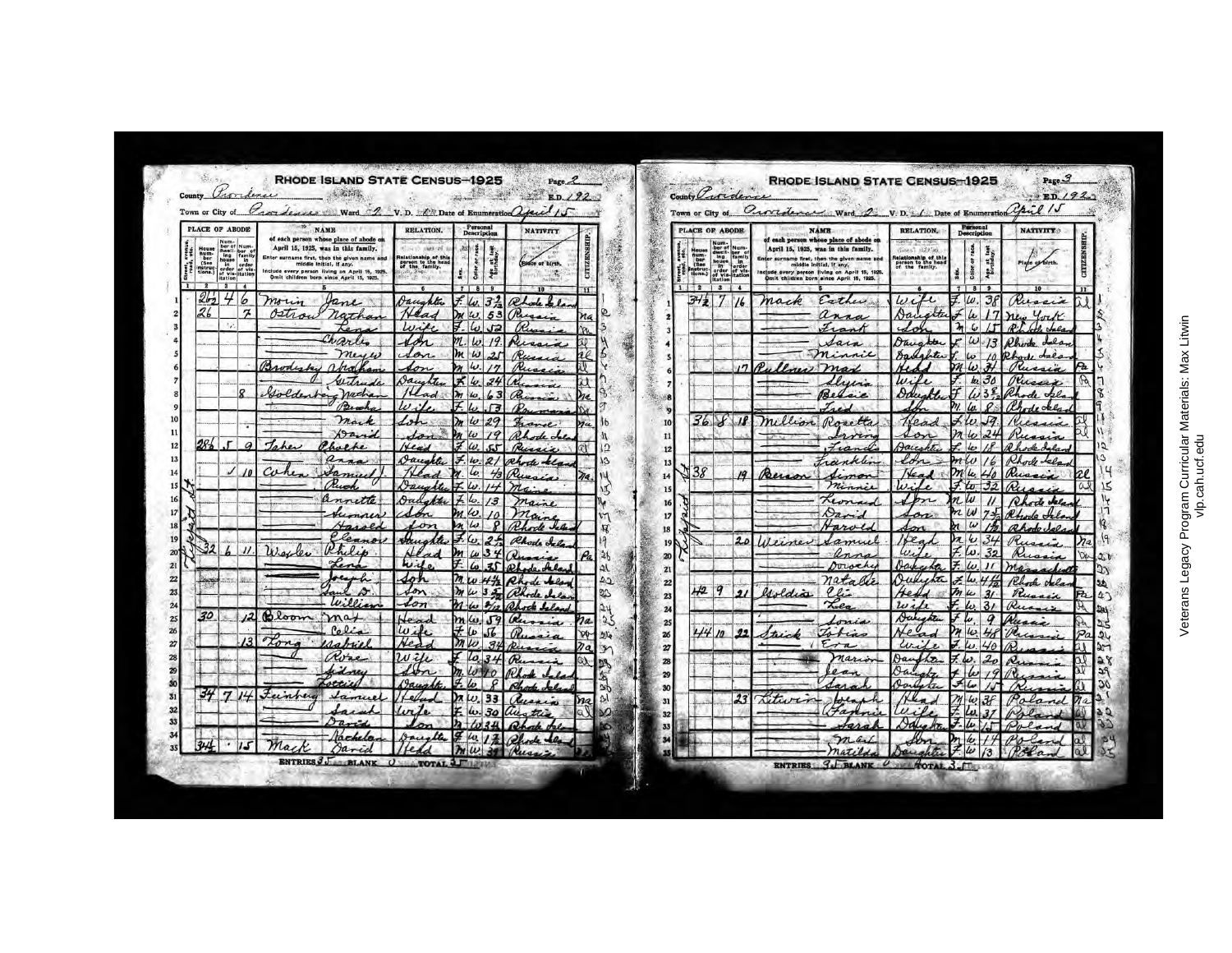|                                                                                                                                                                                                                                      | 3   호   호   즉         |                               | * * * * * * * * * * * * * * |         |         |                          |                             |              |                               |                                                            |                         |                 | 섬 25                        |                         | 兰宫诊 |                       | 集日                |                     | 新設 高能質          |                                |                                                | М                      | 簽                                                   | 禁留器                |                                  | 器                                                     | 58.5                              | B                              | m.                     | B               | $x \mid x$                           | l sig              |                      |                          |                             |                                                        |               | <b>TAXABLE</b>                                                                                                                                                                                                                  |                                                                                        |                               |                            |                                             |
|--------------------------------------------------------------------------------------------------------------------------------------------------------------------------------------------------------------------------------------|-----------------------|-------------------------------|-----------------------------|---------|---------|--------------------------|-----------------------------|--------------|-------------------------------|------------------------------------------------------------|-------------------------|-----------------|-----------------------------|-------------------------|-----|-----------------------|-------------------|---------------------|-----------------|--------------------------------|------------------------------------------------|------------------------|-----------------------------------------------------|--------------------|----------------------------------|-------------------------------------------------------|-----------------------------------|--------------------------------|------------------------|-----------------|--------------------------------------|--------------------|----------------------|--------------------------|-----------------------------|--------------------------------------------------------|---------------|---------------------------------------------------------------------------------------------------------------------------------------------------------------------------------------------------------------------------------|----------------------------------------------------------------------------------------|-------------------------------|----------------------------|---------------------------------------------|
| <b>بعد متزالفا</b>                                                                                                                                                                                                                   |                       | ۲ŕ<br>3g                      |                             |         |         | ¢,                       |                             | 131 129<br>E |                               | E                                                          |                         |                 | E.<br>N. IL                 |                         |     |                       |                   |                     |                 | Е                              | ţ<br>Ņ                                         |                        |                                                     |                    |                                  |                                                       | £                                 |                                |                        |                 |                                      |                    | E<br>ę.<br>k         |                          |                             | ã<br>ţ<br>E                                            |               | 时<br>開朝<br>m-m                                                                                                                                                                                                                  | BOOST 49 SEPTH                                                                         | <b>develop or other</b><br>ļļ |                            |                                             |
| $\left \frac{\sum_{i=1}^{n} \mathbf{v}_i}{\sum_{i=1}^{n} \mathbf{v}_i} \right  \left \frac{\sum_{i=1}^{n} \mathbf{v}_i}{\sum_{i=1}^{n} \mathbf{v}_i} \right  \leq \frac{1}{n}$<br>þ<br>ŀ<br>$\alpha_{\rm th, tot}$                   |                       | $\mathbb{Z}$<br>73            | in in 19<br>À               | ŀ<br>į, | k       | المنغوقة<br><b>Light</b> | ħ                           |              | Banner                        | $=\frac{1}{\sqrt{2}}\left \frac{1}{\sqrt{2}}\right ^{2/3}$ | <b>East E</b><br>Line 1 | Leek            | Elod, som                   | <b>Final</b>            | ķ   | Value<br><b>White</b> | ł                 | 医的<br>F             | <b>Liberal</b>  | ţ                              | a Bud                                          |                        | i.                                                  |                    | in de B                          | ۳                                                     |                                   | <b>Leitev</b>                  |                        | Place M         |                                      | Postage            | When the             | 6aba<br>Chair Li         | ĺ                           | W. Surel Catherine                                     |               |                                                                                                                                                                                                                                 | ach yezhoù whiter plane al alaezh<br>Agol I., 1990, wez iz tike family<br><b>SHARE</b> |                               | Vioriane                   | West.<br>bolans                             |
| M<br>التفتار                                                                                                                                                                                                                         | <b>Bights</b>         | i.<br>$1 - 4$                 |                             |         | ţ,      |                          | in C                        | ļ            | Ä                             | $\frac{1}{2}$                                              | بالطحابة                | They            | <b>Heat</b><br>P.           | é                       |     | 有个                    | <b>Visit</b>      | بيناء               | $\frac{1}{2}$   | $\frac{1}{2}$                  | للمنتجل                                        |                        |                                                     |                    | <b>The State</b>                 |                                                       | ИÅ.                               | Ř                              |                        |                 |                                      | la handi           |                      |                          | Ř                           | Haddel                                                 |               | <b>Seconda</b>                                                                                                                                                                                                                  | <b>MOUTHER</b>                                                                         |                               |                            |                                             |
|                                                                                                                                                                                                                                      | $\sigma$ Barth<br>ź,  | Þ<br>t,                       |                             |         |         | $\mathbf{z}_{1i}$        |                             | š,           |                               | 医体<br>⊨                                                    |                         |                 | ⊨<br>$\sigma\kappa_{\rm g}$ |                         |     |                       | R K               | ALL R               |                 | Ψ<br>ave.                      | 無<br>$\overline{t}$ if                         |                        |                                                     |                    |                                  |                                                       | ï.<br>Ę                           |                                |                        |                 |                                      |                    |                      | $\frac{1}{2}$            |                             | 印                                                      |               | $\frac{1}{2}$ and $\frac{1}{2}$<br><u>um</u><br><b>Kalle</b> and                                                                                                                                                                |                                                                                        | 뒱<br>ang penalty              | Ward of city               | å<br>g                                      |
| 晴                                                                                                                                                                                                                                    | ≋≺<br>V.              | per.                          |                             | ₹       |         | P.                       | Ε<br>F<br>R                 | ε            | 齿                             | N<br>以                                                     | 博                       | e<br>Se<br>e di | ¢                           | 리코                      |     | ł,<br>ß,              |                   | Ļ,                  | Ë               | Þ,<br>€<br>¢,<br>鄉             | $\frac{1}{2}$ $\frac{1}{2}$ $\frac{1}{2}$<br>þ |                        | 卵區                                                  |                    | 褐                                | ¥                                                     | Ŀ                                 | N<br>ţ                         |                        |                 |                                      | R                  |                      | ŧ<br>Μ<br>Ë              | ī.                          | Þ<br>ı.                                                | lies          | <b>The Street</b><br>Color or race<br>Age at last                                                                                                                                                                               |                                                                                        |                               |                            | ŧ                                           |
| ×<br>Q                                                                                                                                                                                                                               | ٣                     | ×,<br>Ę<br>¥                  |                             |         | ۳<br>۲  |                          | τ                           |              | T T                           |                                                            | <b>The Second</b>       |                 | 李                           | to the                  |     | ë<br>$\frac{d}{dt}$   |                   | q                   | Ę               | S,                             | و کارون دیگر<br>کارون کارون                    |                        | þ,                                                  |                    | P.                               |                                                       | $\mathcal{A}$                     |                                | やけ                     |                 | ζ<br>¥                               | あま にん              |                      | e k<br>ĉ,                | Ę                           | 精神                                                     |               | Marital con<br><b><i><u>College Hotel</u></i></b>                                                                                                                                                                               |                                                                                        |                               | Block No.                  | Periodice City                              |
| I                                                                                                                                                                                                                                    |                       |                               |                             |         |         | 14.44                    |                             |              | <b>Post</b>                   |                                                            | Godine                  | School Sulan    | ad hi                       |                         |     |                       |                   | Manager<br>in de    | beat Fee Stay   | The Light                      | <b>With Park</b>                               |                        |                                                     |                    | <b>Sept</b>                      |                                                       |                                   | <b>Little</b><br>in the s      | <b>College</b>         |                 | Marian                               | acal<br><b>Way</b> | <b>Barbara</b>       |                          |                             | Ì<br>ŀ<br>卧                                            | ROOM!         |                                                                                                                                                                                                                                 |                                                                                        |                               | 132<br>ş                   |                                             |
| lestate the<br>i.                                                                                                                                                                                                                    | F                     | ļ                             |                             |         |         |                          | ilian.                      |              | 医血管<br><b>WATER</b>           |                                                            | F                       | Shock belo      |                             |                         |     |                       |                   |                     | diable Jun Mete |                                |                                                |                        |                                                     |                    | ЭÊ<br>廖                          |                                                       | J.                                | å,<br>想想                       | 5.14                   | i de seg        |                                      | 4                  | ì<br><b>DOUGHALL</b> | Ä<br>$\frac{1}{2}$       | the or                      | inder !                                                | <b>HERE'S</b> | $\log n$ is the other persons content and of the $n$ between $N$ is the later of the $n$ is the set of the $n$ is the set of the $n$ is the set of the $n$ is the set of the set of the set of the set of the set of the set of | <b>FLAGE OF SIRTS</b>                                                                  |                               | 白白<br>アザモ                  |                                             |
| ę                                                                                                                                                                                                                                    |                       | E.                            | <b>Secret</b>               | ř.      |         |                          | 5                           |              |                               | <b>Recent</b>                                              |                         |                 | Ŗ<br>ļ,                     | í,<br><b>Controller</b> |     |                       |                   | the Line            | <b>LECARE</b>   | î,                             | <b>Chair</b>                                   | <b>Friend</b><br>Defan |                                                     |                    |                                  |                                                       |                                   | Microsoft                      | <b>Marcha</b>          | <b>GALGUARA</b> | <i><b><i>Reserve</i></b></i><br>News | Albana             | land is              | فيلطف                    | Į<br>سالاسك                 | Herman<br>r.                                           | WEIGHT        |                                                                                                                                                                                                                                 |                                                                                        |                               |                            | FIFTEEMIN CENSUS OF THE UNITED STATES: 1990 |
| きせいしゅ<br>TI.<br>ha,                                                                                                                                                                                                                  | 雨                     |                               | <b>Reference</b>            |         |         |                          |                             | in 1997.     | <b>Beacht</b><br>inet.        |                                                            |                         |                 | <b>Handbook</b>             |                         |     |                       |                   |                     |                 |                                |                                                |                        |                                                     | ε                  | $\frac{1}{2}$                    | $m_{\tilde{\gamma},\tilde{\gamma}}$                   |                                   | السابق<br>المنابعة<br>المنابعة |                        |                 |                                      |                    |                      | Village                  |                             | <b>This</b>                                            |               |                                                                                                                                                                                                                                 |                                                                                        |                               | <b>POPULATION SCHEDULE</b> |                                             |
|                                                                                                                                                                                                                                      | ă,<br>$\frac{1}{2}$   | S<br>S.<br>$\frac{1}{2}$<br>o | h×.<br>۷                    | Áź      | i q y   |                          | È<br>ż                      | $2\%$        | 24/12<br>š                    | l<br>¥                                                     | <b>Septist</b><br>22322 | ė               | cap ed<br>è                 |                         | かんこ | υ                     | i k s<br>美<br>医空间 | $s'$ \$ 15/ $c$     | $\frac{1}{2}$   | β<br>21500<br>$2   \mathbf{p}$ | ić,<br>100                                     | ĥ<br>¥                 | o Link<br>$\frac{1}{2}$ and $\frac{1}{2}$<br>£<br>ĭ | š<br>$\frac{1}{2}$ | š<br>$\frac{2}{\epsilon}$        | $\frac{1}{2}$ $\frac{1}{2}$ $\frac{1}{2}$<br>of pa 14 | <b>A</b><br>$\frac{1}{2}$         | 15451                          | 18051<br>16455         | ĩ,<br>۱ç        | $\frac{7655}{1005}$                  | 114455             | <b>ST</b> ed         | $-4.95$<br>$\frac{1}{2}$ | ß<br>è                      | 266/15<br>Ŀ<br>$\frac{1}{2}$                           | $\frac{d}{1}$ | S.                                                                                                                                                                                                                              | NOR NOONG AS CEREDORY<br>mon                                                           |                               |                            |                                             |
|                                                                                                                                                                                                                                      | igu hulju.            | b.<br>四中尔                     |                             |         | o,<br>F |                          | تل علي تناخ                 |              | F<br>$\frac{m}{n}\frac{y}{n}$ | $\tilde{\phantom{a}}$                                      | a ak                    |                 | π<br>铎                      |                         |     |                       |                   |                     | É<br>FEREES     | 高尔尼                            | $\leftrightarrow$                              | 2                      | š                                                   |                    | en kal<br>Indonésia<br>Indonésia |                                                       | $\frac{n_1}{n_1}\sum_{k=1}^n k_k$ |                                |                        |                 | 医脑脑                                  |                    |                      |                          |                             | ra de la Regia<br>1932 de la Regia<br>1934 de la Regia | t   F         | ĦE<br>ma:                                                                                                                                                                                                                       | accesso<br>w.mc                                                                        |                               |                            |                                             |
|                                                                                                                                                                                                                                      | Jener<br>Selema<br>ķ, | Regist                        | <b>Sept</b>                 | in 19   | تهتمني  | <b>County</b><br>rehair  | aberte                      |              | Julian                        | <b>Control</b>                                             | Bulgar                  | top             |                             | hoe<br>Keitsud          |     | <b>MA</b>             |                   | hipse               | llian.          | martin                         | Uniform                                        | <b>Cast</b>            | Tone                                                | T                  | Filippi                          |                                                       |                                   | in                             | <b>Barnett Barnett</b> | V               |                                      |                    | Maria                |                          | <b>Sente</b><br><b>Kont</b> | line                                                   |               | 開訓                                                                                                                                                                                                                              | родительно                                                                             | means by me on Lifewell to    |                            |                                             |
|                                                                                                                                                                                                                                      |                       |                               |                             |         |         | Belinhold                |                             |              |                               | deta                                                       |                         |                 | Linkship                    |                         |     |                       |                   |                     |                 |                                |                                                |                        |                                                     |                    |                                  |                                                       | N                                 |                                |                        |                 |                                      | Johnson<br>Les lim |                      | Meland age               |                             |                                                        |               | H                                                                                                                                                                                                                               | <b>INTERNET ORT HOLIVEISS)</b>                                                         | . von Mary 7                  |                            |                                             |
| All College Control Control College College College College College College College College College College Co<br>2002 - College College College College College College College College College College College College College<br> |                       | hour track certificity        |                             |         |         |                          | de Linder<br>Control Miller |              | $-4.7.77$                     |                                                            | between 6767 spie       |                 | 2028 00 /                   |                         |     |                       |                   | Band Chit William   |                 | Canal Battle Milley            | Factorial 3921 W                               |                        |                                                     |                    | which ago 1794                   |                                                       | Come St. H.S. 90 18               |                                |                        |                 | <b>VS 70 L</b>                       | 1390 4             |                      | 4990%                    |                             |                                                        |               | ini) i<br>I Chan of worker                                                                                                                                                                                                      |                                                                                        |                               | 1 H . H. la                | Supersion's District No.                    |
| 王龍龍錦<br>ÞА                                                                                                                                                                                                                           |                       | Vs.                           |                             |         |         |                          | $\mathcal{F}$<br>r          |              |                               | Ã                                                          | 巨                       |                 | Ř                           |                         |     |                       |                   | $\mathbb{Z}^2$<br>Ŕ |                 | s,<br>ě                        | k.<br>Ř                                        |                        |                                                     |                    | G)                               | ķ.                                                    | ħ<br>F                            |                                |                        |                 |                                      | $k\hbar$           |                      | Ķ<br>ţ,                  | ь                           |                                                        | x             | $\frac{1}{\min\{m\}}$                                                                                                                                                                                                           |                                                                                        |                               |                            | $\tilde{\mathbf{r}}$                        |
| 8                                                                                                                                                                                                                                    | G                     | a,<br>畠                       | s                           | 类类      | l#      | a.                       | $\approx$ $\approx$         |              | 禁留性                           |                                                            | 第第第                     |                 |                             |                         |     |                       |                   |                     |                 |                                | 第 第 第 第 第 第 第 第 第 第 第 第 第 第                    |                        |                                                     | Ħ                  | 耳鼻                               |                                                       | 昇 其 舞                             |                                | 보보보                    |                 | $-1.4$                               |                    | a.                   | $m - n$                  |                             | $= 10$                                                 | 1 m<br>E      | 市                                                                                                                                                                                                                               | WI                                                                                     | ŕ                             | 91                         | $\frac{1}{2}$                               |

Veterans Legacy Program Curricular Materials: Max Litwin vlp.cah.ucf.edu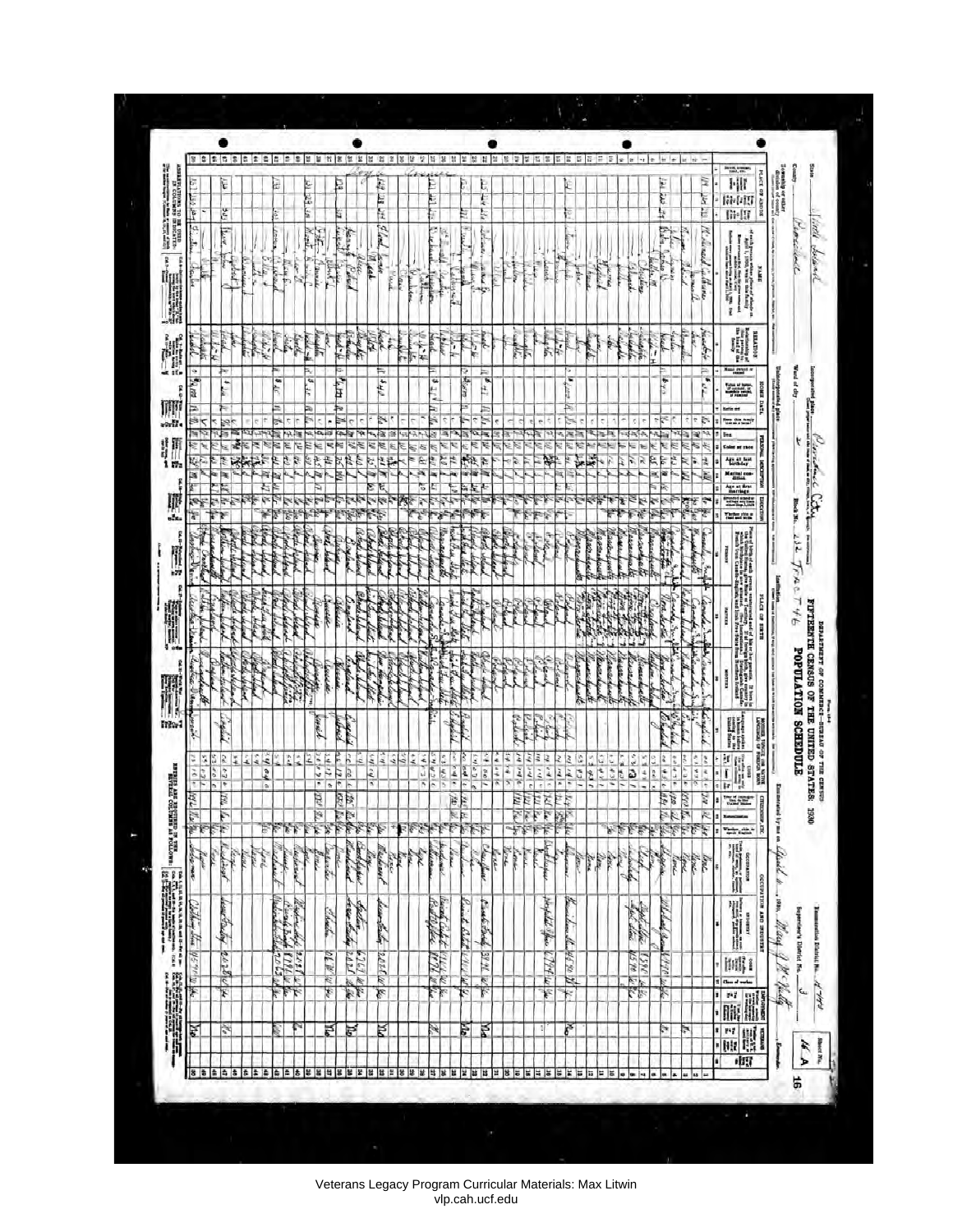| $+$ NAME<br>ITWI                                                                               | <b>STREET ADDRESS</b><br><b>MRX</b><br>,,,                                                                    | <b>VPRESS</b>                                                                  |                         | 55999                                        |
|------------------------------------------------------------------------------------------------|---------------------------------------------------------------------------------------------------------------|--------------------------------------------------------------------------------|-------------------------|----------------------------------------------|
| <b>CENSUS TRACT</b><br>150                                                                     | 12 CITIZENSHIP<br><b>MAT. XIZ</b><br>$PL \Box 1$<br>$\mathbf{u}$ s. $\Box$<br>AL.                             | USUAL C JPA ON<br>003<br>R<br><b>GENT</b>                                      |                         |                                              |
| <b>2 CITY, TOWN OR VILLAGE</b><br>PROVIDENCE                                                   | <b>SCHOOL</b><br>13 IF AT SCHOOL-NAME OF                                                                      | 20<br><b>INDUST</b><br>N C                                                     |                         |                                              |
| <b>TOWNSHIP</b><br>PROVIDENCE                                                                  | <b>14 GRADE</b>                                                                                               | CLASS OF<br><b>WORKER</b><br>$5.5 - 14$                                        |                         | STATE OF RHODE ISLAND                        |
| 4 COUNTY<br>PROVIDENCE                                                                         | <b>15 ANY PHYSICAL</b><br><b>DISABILITY</b><br>$\overline{\mathbf{B}}$<br>$\mathbf{F} \Box \mathbf{F}$<br>H □ | <b>OCCUPATION</b><br>002<br>H G E N T                                          | <b>LICENSED FOR</b>     | <b>CENISUS</b><br>USE UNDER PATENT 1,772,492 |
| 5 IF HEAD OF FAMILY- NO. IN FAMILY                                                             | $DF$ <sub>2</sub><br>OTHER <sup>1</sup><br>$MT0$ $5$<br><b>MEN</b> □<br>$CP$ $\Box$                           | <b>INDUSTRY</b><br>23<br><b>URAN</b><br>C E<br>I N<br>21                       | <b>DORESS</b><br>т.     | . .<br>$NS.$ $C$ $.$                         |
| <b>B SEX</b><br>FEMALE 2<br><b>MALE</b> 21                                                     |                                                                                                               | 24 w.[X]1<br>R.F.<br>CL SS OF<br>WORKER<br>5.8.<br>113                         | <b>NEYBOSSE</b><br>DATE | ſſ<br><b>INITIALS</b>                        |
| <b>COLOR OR RACE</b><br>NECRO 2 OTHER 3<br>WHITE Y                                             | <b>16 EVER HAD</b><br>TEST<br>MEAS 1 S.FVR. 12<br>$C \Box$                                                    | 25 IF NOT AT<br><b>WHY NOT</b><br>1 DE AT WORK<br><b>THART TIME</b>            | Jaw.4                   | N.E.M                                        |
| <b>COUNTRY OF BIRTH</b><br><b>BND</b>                                                          | <b>WORK AT CAINFUL OCCUPATION</b><br><b>17 USUALLY</b><br>YES DE<br>$\blacksquare$                            | 2 MD. DISP<br>$5$ $80$ work<br>1 BRING<br>$\overline{\phantom{a}}$<br>$J$ sick |                         |                                              |
| DATE OF BIRTH<br>ოა<br>4.121914                                                                | <b>18 IF NO-IS HE SEEKING WORK</b><br>$NQ$ $2$<br>res                                                         | <b>THS IDLE</b>                                                                |                         |                                              |
| 10 MARITAL<br><b>STATUS</b><br>$S.$ $2$ wo. $1$ and $-$<br><b>KD.</b>                          |                                                                                                               | <b>27 NO. NONTHS EMPLOYED IN 1935</b><br>ے ا                                   |                         |                                              |
| <b>WRITE ENGLISH</b><br><b>READ OR</b><br>$\pi s$ $\overline{\lambda}$<br>$\frac{1}{2}$ RO $2$ | ъ<br>LB.M. 130419                                                                                             | 19<br>$20$ $22$                                                                | 23 2425 26              | 3 IAU                                        |